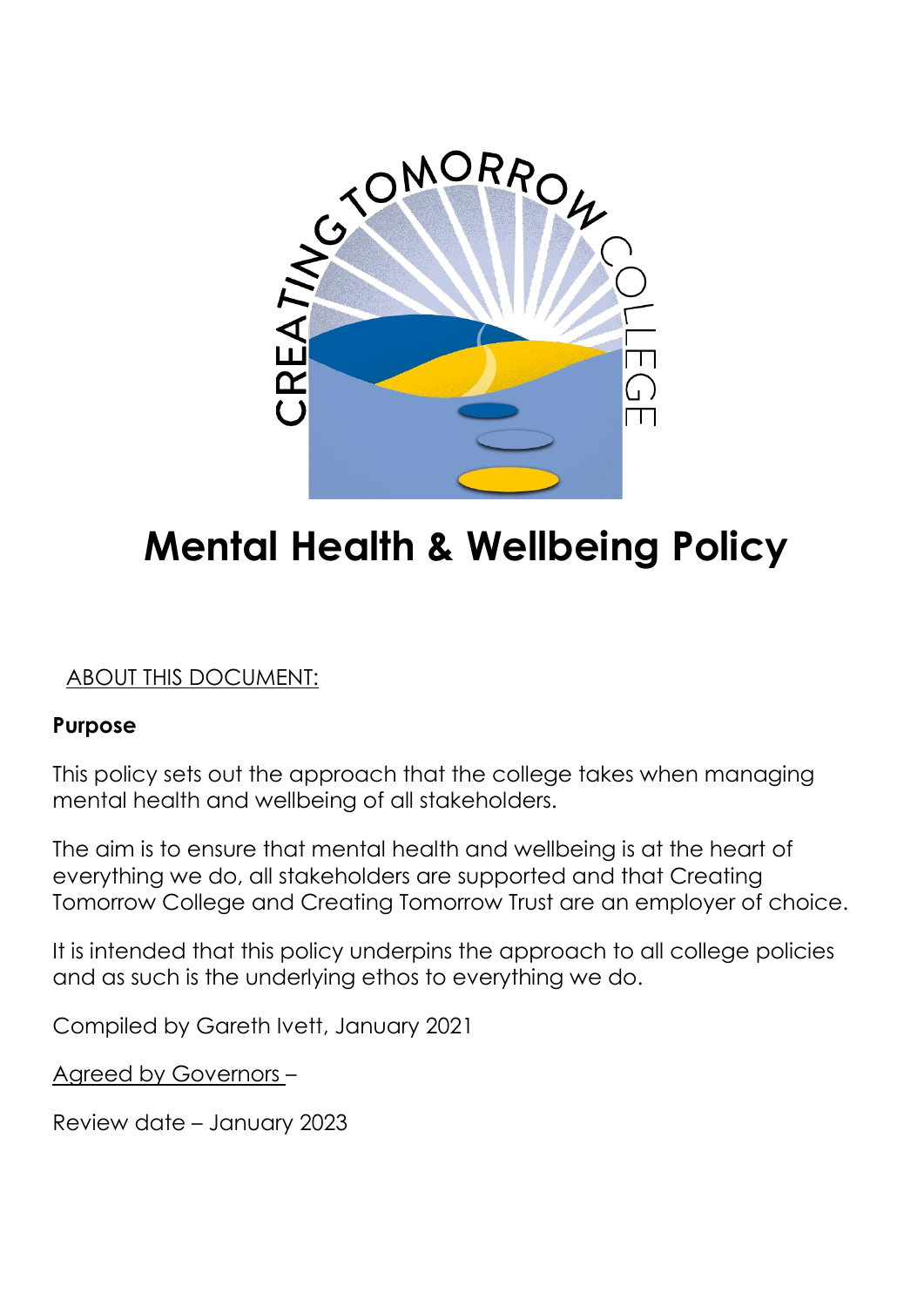# **Our vision and values**

This policy aims to promote and embed Creating Tomorrow College's Core Values:

| <b>Determination</b> | <b>Aspiration</b> | Respect | Empathy |
|----------------------|-------------------|---------|---------|
|                      |                   |         |         |

Our core values define how we expect all staff and learners to conduct themselves on a day to day basis in all their interactions with everyone, thus promoting a culture of regard for their own and everyone else's wellbeing

At Creating Tomorrow College, we are committed to supporting the mental health and wellbeing of all; including staff, learners and families. We know that everyone experiences life challenges that can make us vulnerable and at times, anyone may need additional emotional support. We take the view that positive mental health is everybody's responsibility.

#### **At our college we:**

- Provide a nurturing, safe and supportive environment based on trusting relationships to:
	- Help everyone to understand and manage their emotions and feelings
	- Help everyone to feel comfortable in sharing any concerns or worries
	- Help everyone to form and maintain relationships
	- Develop self-esteem and self-worth
	- Encourage everyone to be confident and celebrate their individuality
	- Help learners to develop emotional resilience and to manage setbacks
	- Provide a structured approach to education about relationships, sex and health
	- Support parents as partners in their child's learning and development

#### **The Importance of Mental Health and Wellbeing**

Recent research by the mental health foundation has shown that mental health problems affect about 1 in 10 children and young people. Statistics show that 70% of young people who experience a mental health problem have not had support at an early age or the opportunity to build and develop their resilience. As a college, we recognise the need to ensure mental health problems are identified early and appropriate support is provided.

At Creating Tomorrow College, we aim to promote positive mental health and wellbeing of every member of our college community and recognise how important mental health and wellbeing is to our lives, as is physical health. We recognise that a young person's mental health and overall wellbeing can affect their learning and achievement.

A key aspect of our role in college is to ensure that everyone is able to manage times of change and stress, and that they are supported to reach their potential or access help when they need it. This includes teaching, support, advice and guidance about how they can maintain positive mental health, what affects their mental health, how they can help reduce the stigma surrounding mental health issues, and where they can go if they need help and support.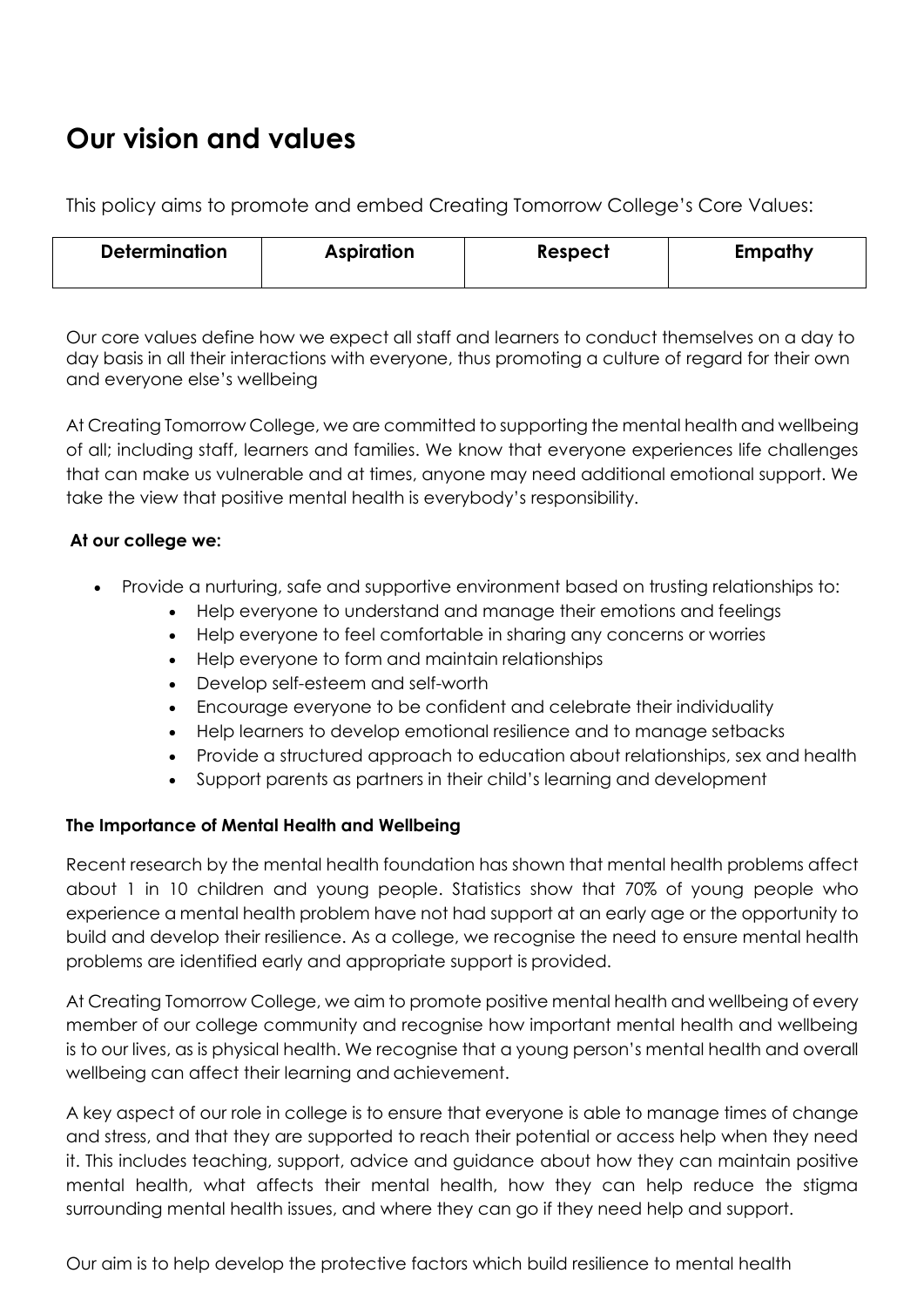problems and to be a college where:

- Everyone is valued as unique individuals
- Everyone feels a sense of belonging and feels safe
- Everyone knows they are able to talk openly, if they choose, about things that effect their mental health and wellbeing without feeling any stigma
- Positive mental health is promoted and valued
- Respect and tolerance is expected
- Everyone is supported to access help

#### **Policy Aims**

The Policy Aims to:

- Promote positive mental health and wellbeing of all
- Promote an open culture which increases understanding and awareness of common mental health issues
- Provide support to staff in the workplace
- Provide support to staff working with learners with mental health issues
- Provide support to learners experiencing ill mental health, including support for their peers and parents

#### **Definition of Wellbeing**

'Mental health is a state of wellbeing in which every individual realises his or her own potential, can cope with the normal stresses of life, can work productively and fruitfully, and is able to make a contribution to her or his community. Mental health includes our emotional, psychological and social wellbeing. It affects how we think, feel and act.' (World Health Organisation)

Mental health and well-being is not just the absence of mental health problems. We want everyone to:

- Be confident Individuals
	- o Be solution focussed to resolve problems, either personal or with others, for themselves
	- o Manage strong feelings such as frustration, anger and anxiety
- Be successful Learners
	- o Be able to promote calm, optimistic states that support the achievement of goals
	- o Recover from setbacks and persist in the face of the difficulties
	- o Work and play co-operatively
	- o Compete fairly and win and lose with dignity and respect for other competitors
- Be responsible citizens
	- o Make and sustain friendships
	- o Deal with and resolve conflict effectively and fairly
	- o Recognise and stand up for their rights and the rights of others
	- o Understand and value the individual differences, celebrating diversity and respecting the rights of others to have beliefs and values different from their own

#### **Taking a Whole College Approach**

We take a **whole college approach** to effective practice, and provision is in place that promotes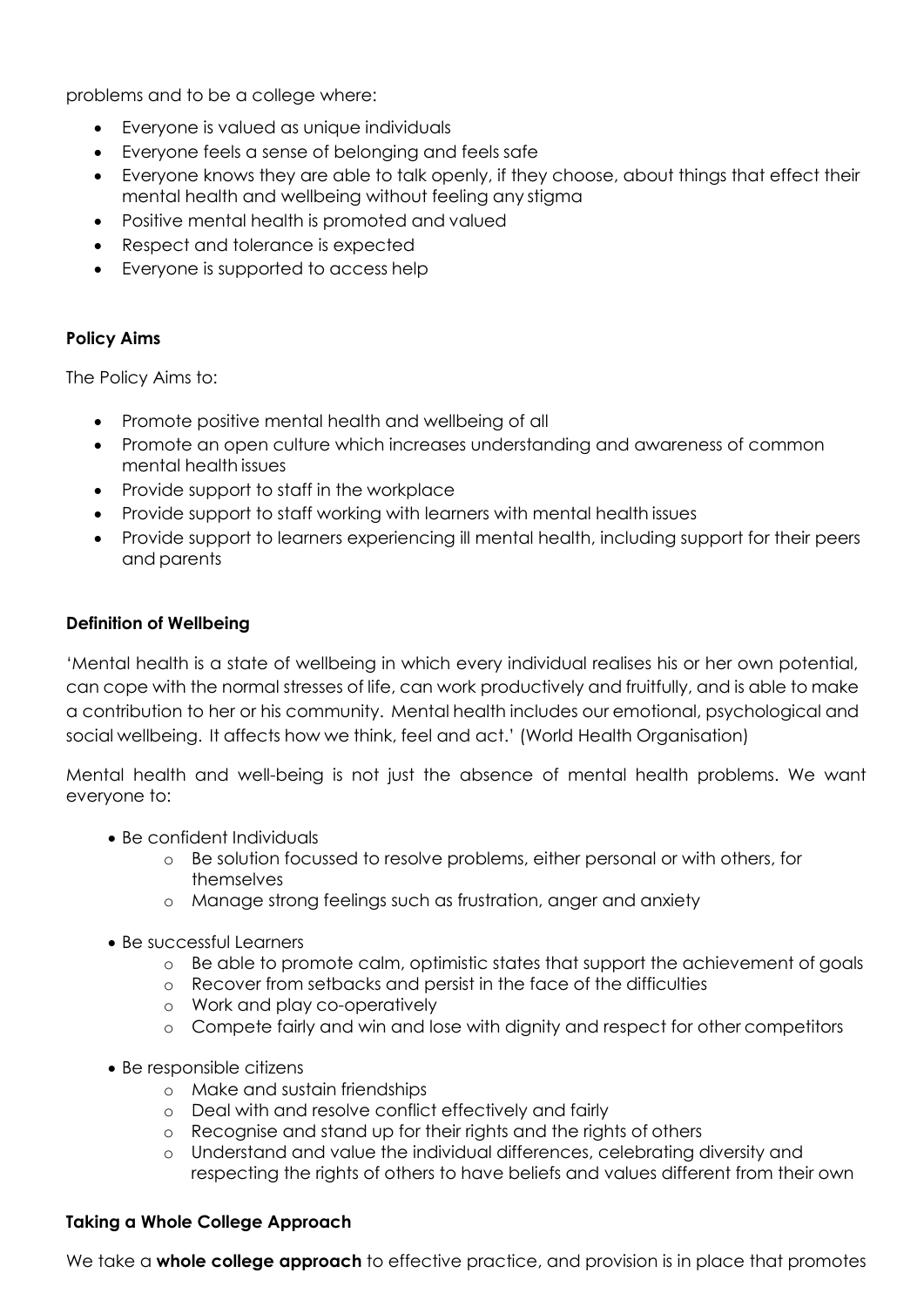positive emotional wellbeing and mental health of staff, learners and parents. This is achieved by:

- Creating an ethos, policies and behaviours that support positive mental health and resilience and which everyone understands.
- Helping everyone to develop social relationships that support each other and seek help when they need it.
- Helping learners to be resilient learners.
- Teaching learners social and emotional skills and an awareness of mental health.
- Early identification of children who have mental health needs and planning to support their needs, including working with specialist services.
- Effectively working with parents and others.
- Supporting and training staff to develop their skills and own resilience.
- Developing an open culture that encourages discussion and understanding of mental health awareness.

#### **We promote a mentally healthy environment through:**

- Promoting our core values and encouraging a sense of belonging.
- Promoting learner voice and opportunities to participate in decision-making.
- Celebrating academic and non-academic achievements.
- Providing opportunities to develop a sense of self-worth through taking responsibility for themselves and others
- Providing opportunities to reflect.
- Access to appropriate support that meets needs.
- Creating a whole college community that upholds kindness, values difference and promotes inclusion.

#### **Curriculum Provision**

Positive wellbeing is promoted through the curriculum and all college activities. Through a carefully planned approach using the Preparing for Adulthood aspects of; Health, and Friends Relationships & Community, our learners are helped to acquire the knowledge and develop the skills and understanding they need to lead confident, healthy, independent lives, and to become resilient, informed and responsible citizens. Specific themes that promote positive emotional health and wellbeing include:

- Protective Behaviours
- Restorative Approaches
- PSHE themes
- Relationship and Sex Education themes
- Zones of Regulation
- Skills Builder

Whole college activities, such as class time sessions, will be carefully thought through to further develop the learners' knowledge of strategies. For example, Protective Behaviours and restorative approaches are taught through class time sessions to help learners learn to control and manage feelings if there are disputes.

We will plan whole college events throughout the year that promote the awareness of good mental health and during these events the focus will be on mindfulness and resilience with the purpose to teach the learners' strategies for dealing with anxiety and copying with change.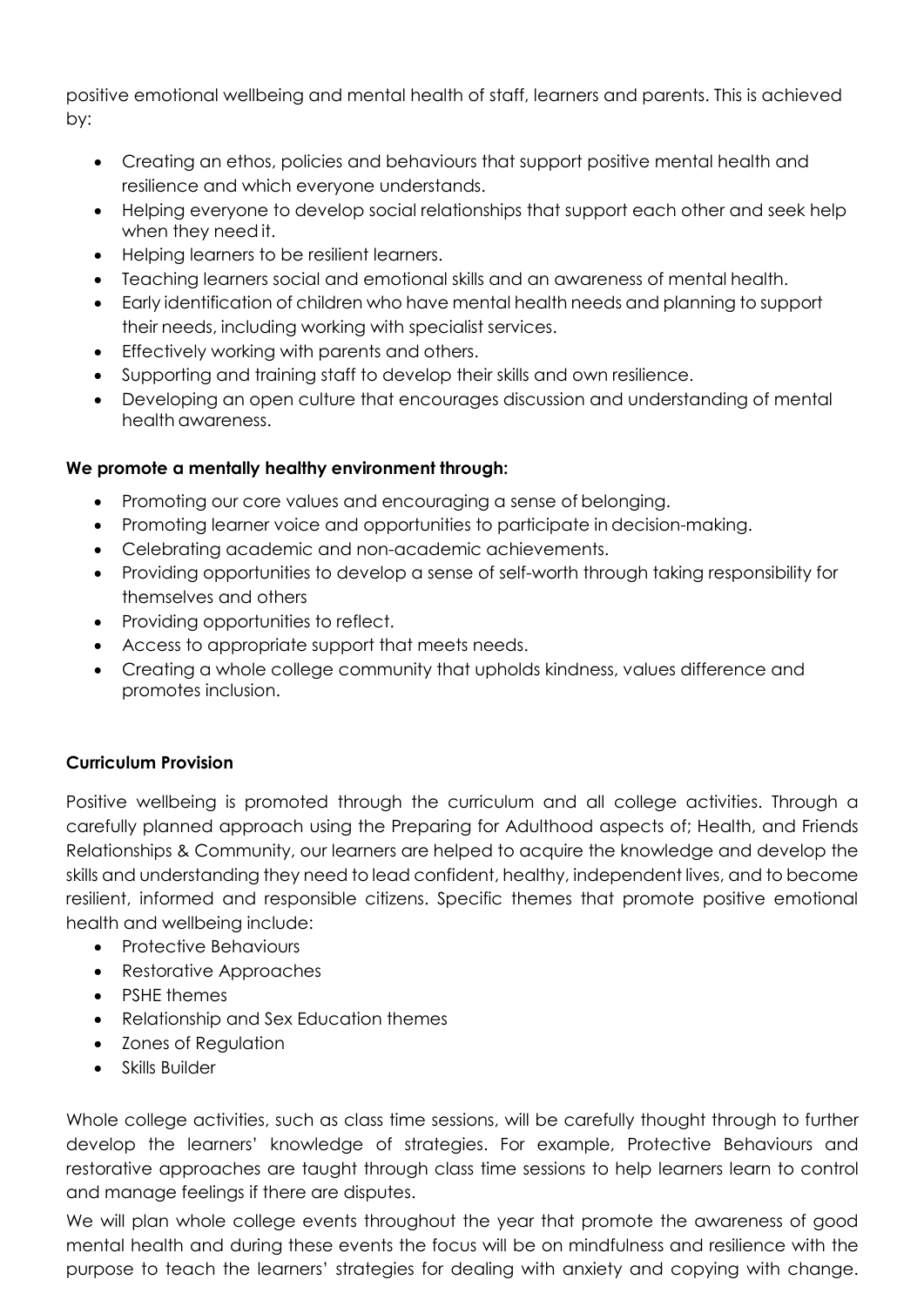Learners will have the opportunity to raise difficult issues which feed into planning for future learning and life.

Staff have been trained to identify when learners require additional support for social, emotional and/or mental health and staff are able to refer through the welfare and pastoral team to access further support and sessions that are personalised to individual needs.

Where there is a need for more specialised targeted approaches to support vulnerable learners will be referred to outside organisations such and CAMHS.

#### **Identifying Needs and Warning Signs**

As a college, we want to ensure that we have clear systems and processes in place for early intervention and identification of mental health problems, and that referral to appropriate professionals is made. Staff know learners well and are vigilant, sympathetic and understanding of the signs and indicators for ill mental health (upset, appear anxious or worried, or are acting 'out of character'). Negative experiences and distressing life events can affect mental health in a way that brings about changes in a child's behaviour or emotional state. This may include:

- Emotional state (fearful, withdrawn, low self-esteem)
- Behaviour (submissiveness, aggressive or oppositional; habitual body rocking)
- Interpersonal behaviours (indiscriminate contact or affection seeking; overfriendliness or excessive clinginess; demonstrating excessively 'good' behaviour to prevent disapproval; failing to seek or accept appropriate comfort or affection from an appropriate person when significantly distressed; coercive controlling behaviour; or lack of ability to understand and recognise emotions).

These warning signs will always be taken seriously and staff will report their concerns to the Designated Safeguarding Leads.

At Creating Tomorrow College we are aware that certain individuals and groups are more at risk of developing mental health problems than others. Young people who have a learning difficult are much more likely to experience ill mental health and as such all staff are trained in identifying and supporting as deemed appropriate. These risks can relate to the child, to their family, or to their community or life events. These risk factors, taken from *Mental Health and Behaviour in*  **Schools**, November 2018, are listed on the following pages:

|              | <b>RISK FACTORS</b>                                                                                                                                                                                                                                           | <b>PROTECTIVE FACTORS</b>                                                                                                                                                                                                                                                                                                                  |  |
|--------------|---------------------------------------------------------------------------------------------------------------------------------------------------------------------------------------------------------------------------------------------------------------|--------------------------------------------------------------------------------------------------------------------------------------------------------------------------------------------------------------------------------------------------------------------------------------------------------------------------------------------|--|
| In the child | Genetic influences<br>$\bullet$<br>Learning disabilities<br>٠<br>Specific development delay or<br>neuro-diversity<br>Communication difficulties<br>$\bullet$<br><b>Physical illness</b><br>٠<br>Academic failure<br>$\bullet$<br>Low self-esteem<br>$\bullet$ | Secure attachment experience<br>Outgoing temperament as an<br>infant Good communication skills,<br>sociability<br>Being a planner and having a belief in<br>$\bullet$<br>control<br>Humour<br>٠<br>A positive attitude<br>٠<br>Experiences of success and<br>$\bullet$<br>achievement<br>Faith or spirituality<br>٠<br>Capacity to reflect |  |

Risk and protective factors that are believed to be associated with mental health outcomes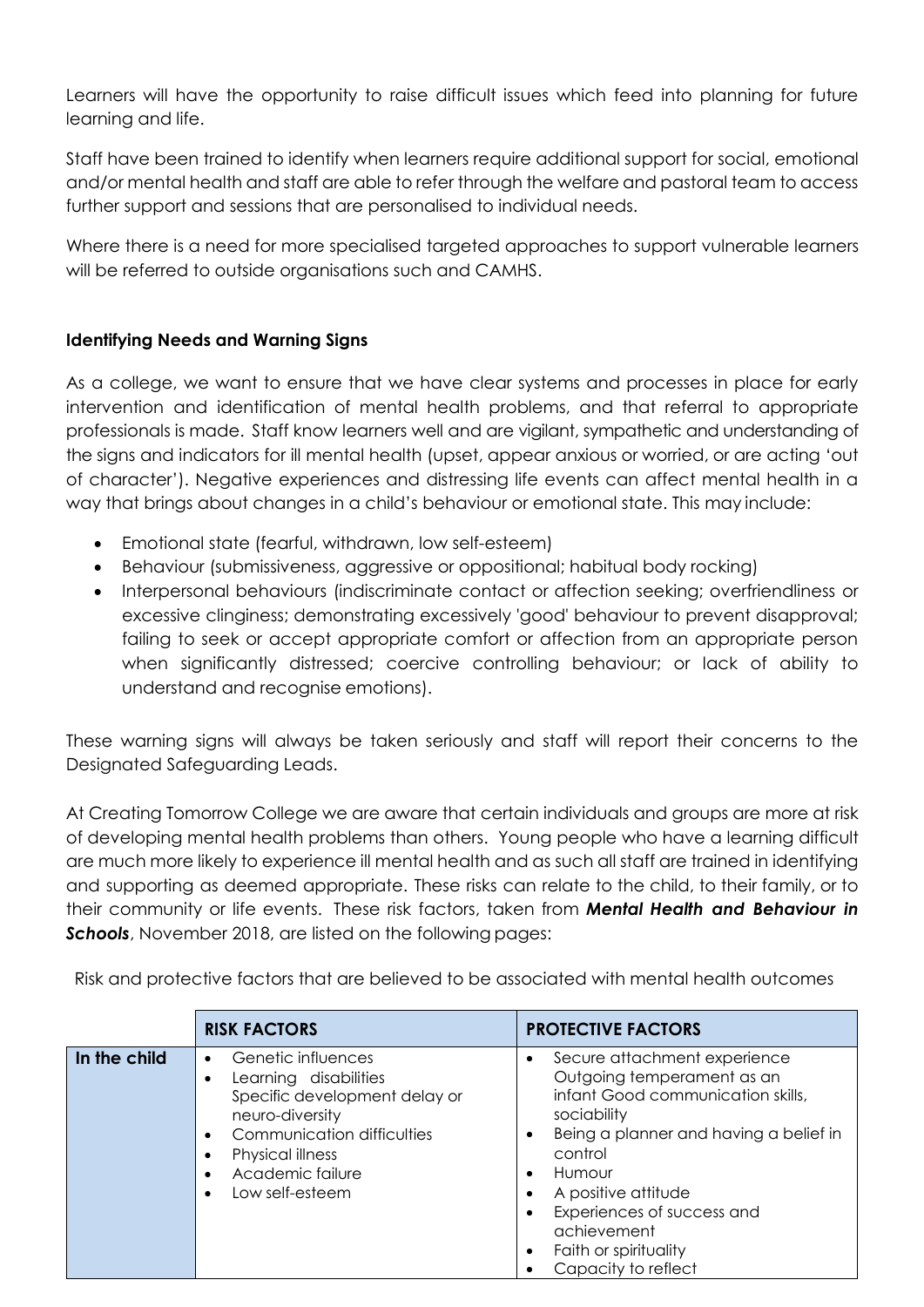| In the family       | Overt parental conflict including<br>$\bullet$<br>domestic violence<br>Family breakdown (including<br>$\bullet$<br>where children are taken into care<br>or adopted)<br>Inconsistent or unclear discipline<br>$\bullet$<br>Hostile and rejecting relationships<br>$\bullet$<br>Failure to adapt to a child's changing<br>$\bullet$<br>needs<br>Physical, sexual, emotional abuse, or<br>$\bullet$<br>neglect<br>Parental psychiatric illness Parental<br>$\bullet$<br>criminality, alcoholism or personality<br>disorder<br>Death and loss – including loss of<br>$\bullet$<br>friendship | At least one good parent-child<br>$\bullet$<br>relationship (or one supportive adult)<br>Affection<br>$\bullet$<br>Clear, consistent discipline<br>$\bullet$<br>Support for education<br>$\bullet$<br>Supportive long term relationship<br>$\bullet$<br>or the absence of severe discord                                                                                                                                                                                                                                                                                                                                                                                                                                                                                                                                                                                                                                             |
|---------------------|-------------------------------------------------------------------------------------------------------------------------------------------------------------------------------------------------------------------------------------------------------------------------------------------------------------------------------------------------------------------------------------------------------------------------------------------------------------------------------------------------------------------------------------------------------------------------------------------|--------------------------------------------------------------------------------------------------------------------------------------------------------------------------------------------------------------------------------------------------------------------------------------------------------------------------------------------------------------------------------------------------------------------------------------------------------------------------------------------------------------------------------------------------------------------------------------------------------------------------------------------------------------------------------------------------------------------------------------------------------------------------------------------------------------------------------------------------------------------------------------------------------------------------------------|
| In the college      | Bullying including online (cyber)<br>$\bullet$<br>Discrimination<br>$\bullet$<br>Breakdown in or lack of positive<br>$\bullet$<br>friendships<br>Deviant peer influences<br>$\bullet$<br>Peer pressure<br>$\bullet$<br>Peer on peer abuse<br>$\bullet$<br>Poor learner to<br>$\bullet$<br>teacher/college staff<br>relationships                                                                                                                                                                                                                                                          | Clear policies on behaviour and bullying<br>$\bullet$<br>Staff behaviour policy (also known as<br>$\bullet$<br>code of conduct)<br>'Open door' policy for children to raise<br>$\bullet$<br>problems<br>A whole-college approach to<br>$\bullet$<br>promoting good mental health<br>Good learner to<br>$\bullet$<br>teacher/college staff<br>relationships<br>Positive classroom management<br>$\bullet$<br>A sense of belonging<br>$\bullet$<br>Positive peer influences<br>$\bullet$<br>Positive friendships<br>$\bullet$<br>Effective safeguarding and Child<br>$\bullet$<br>Protection policies.<br>An effective early help process<br>$\bullet$<br>Understand their role in and be<br>$\bullet$<br>part of effective multi-agency<br>working<br>Appropriate procedures to ensure<br>staff are confident to can raise<br>concerns about policies and<br>processes, and know they will be<br>dealt<br>with fairly and effectively |
| In the<br>community | Socio-economic disadvantage<br>$\bullet$<br>Homelessness<br>$\bullet$<br>Disaster, accidents, war<br>$\bullet$<br>or other overwhelming<br>events<br>Discrimination<br>$\bullet$<br>Exploitation, including by criminal<br>$\bullet$<br>gangs and organised crime<br>groups, trafficking, online abuse,<br>sexual exploitation and the<br>influences of extremism leading to<br>radicalisation<br>Other significant life events                                                                                                                                                           | Wider supportive network<br>$\bullet$<br>Good housing<br>$\bullet$<br>High standard of living<br>$\bullet$<br>High morale college with positive<br>policies for behaviour, attitudes and<br>anti-bullying<br>Opportunities for valued social roles<br>$\bullet$<br>Range of sport/leisure activities                                                                                                                                                                                                                                                                                                                                                                                                                                                                                                                                                                                                                                 |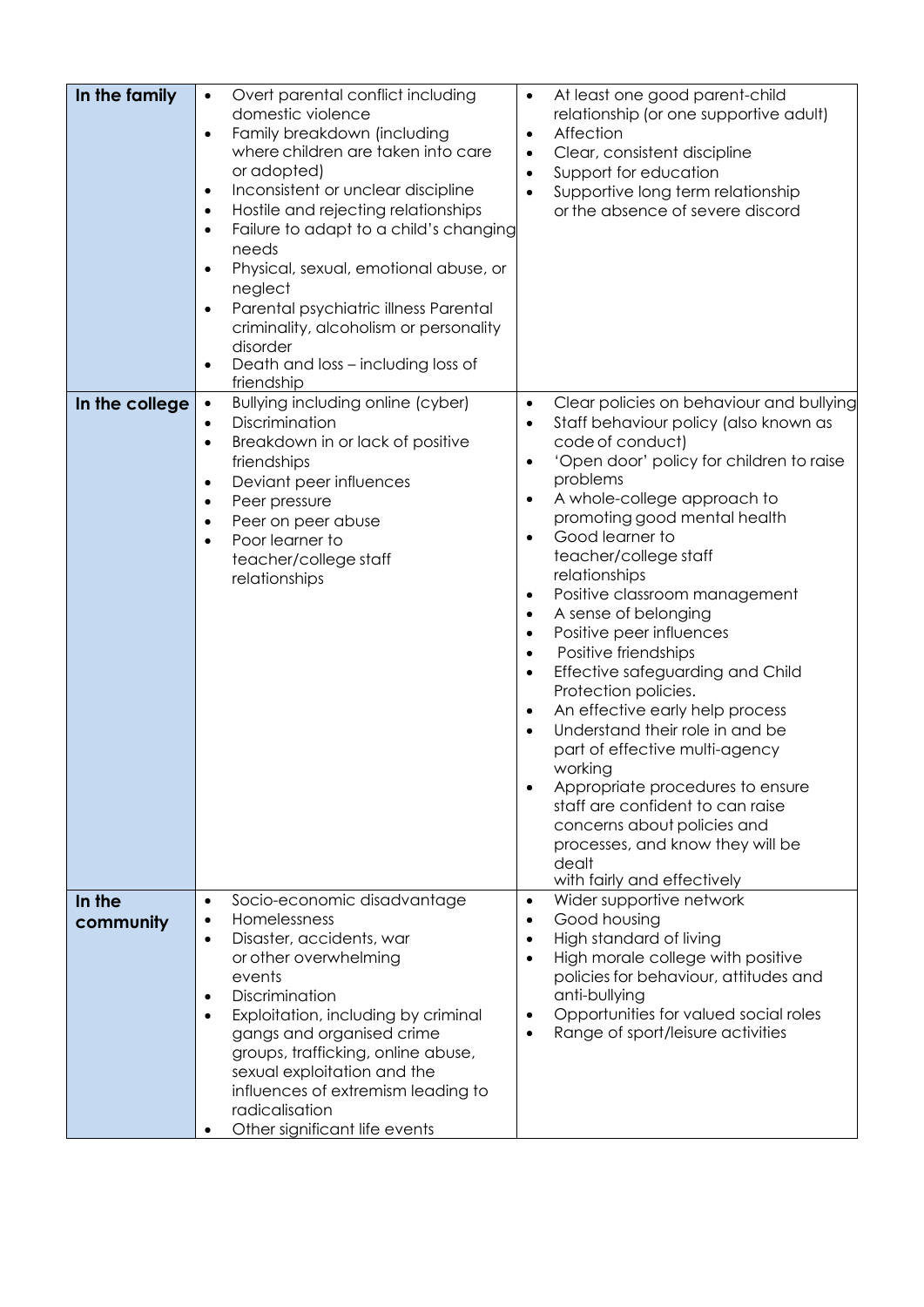**Early intervention** to identify issues and provide effective support is crucial. Creating Tomorrow College's role in supporting and promoting positive mental health and wellbeing can be summarised as:

- **Prevention**: Creating a safe and calm environment where mental health difficulties are less likely, improving the mental health and wellbeing of the whole college population, and equipping learners to be resilient so that they can manage the normal stress of life effectively. This will include teaching learners about mental wellbeing through the curriculum and reinforcing this through our ethos and other college activities.
- **Identification**: Recognising emerging issues as early and accurately as possible.
- **Early support:** Helping learners to access evidence based early support and interventions.
- **Access to specialist support**: Working effectively with external agencies to provide swift access or referrals to specialist support and treatment.

#### **Pastoral Support for Wellbeing**

Pastoral support at Creating Tomorrow College is fundamental to our aims and philosophy and therefore the college has additional staff to support with the mental health and well being of our learners.

Creating Tomorrow College also has a team of Learner Mentors.

We believe that a well-supported, valued staff team with a clear and shared purpose are best placed to provide emotional wellbeing for learners in their care.

Creating Tomorrow College is committed to supporting our children and young people's mental health and wellbeing using the Northamptonshire Targeted Mental Health in Colleges (TaMHS) approach, which is a coordinated multi-agency programme for building capacity within colleges through training, support and introducing new programmes and approaches to better meet the mental health needs of all children.

The programme can be used at universal, targeted and more specialist levels, including through systemic work with parents, staff and locality agencies. By meeting mental health needs in this way, sustainable positive impact on children's mental health, attainments, bullying, attendance and exclusions can be achieved.

We plan to introduce a wellbeing working party and from this our aim is to form a Mental Health and Wellbeing Team. This team will include representatives from all stakeholder groups. The team will meet regularly to support the college's work around mental health and emotional wellbeing.

Linda Saunders is our Link Trustee for Mental health and Wellbeing. Her role is to ensure that staff wellbeing is at the heart of everything we do:

- Leaders act as positive role models
- Leaders promote an open listening culture that responds quickly to problems
- Leaders and Mental Health and Wellbeing Team ensure that the college environment promotes staff wellbeing
- Decision making processes, where possible, are understood and supported by staff
- Opportunities are provided for staff to socialise and relax with each other
- New staff are supported with an appropriate level of induction
- Ensure that the environment is well maintained and staff have access to quality facilities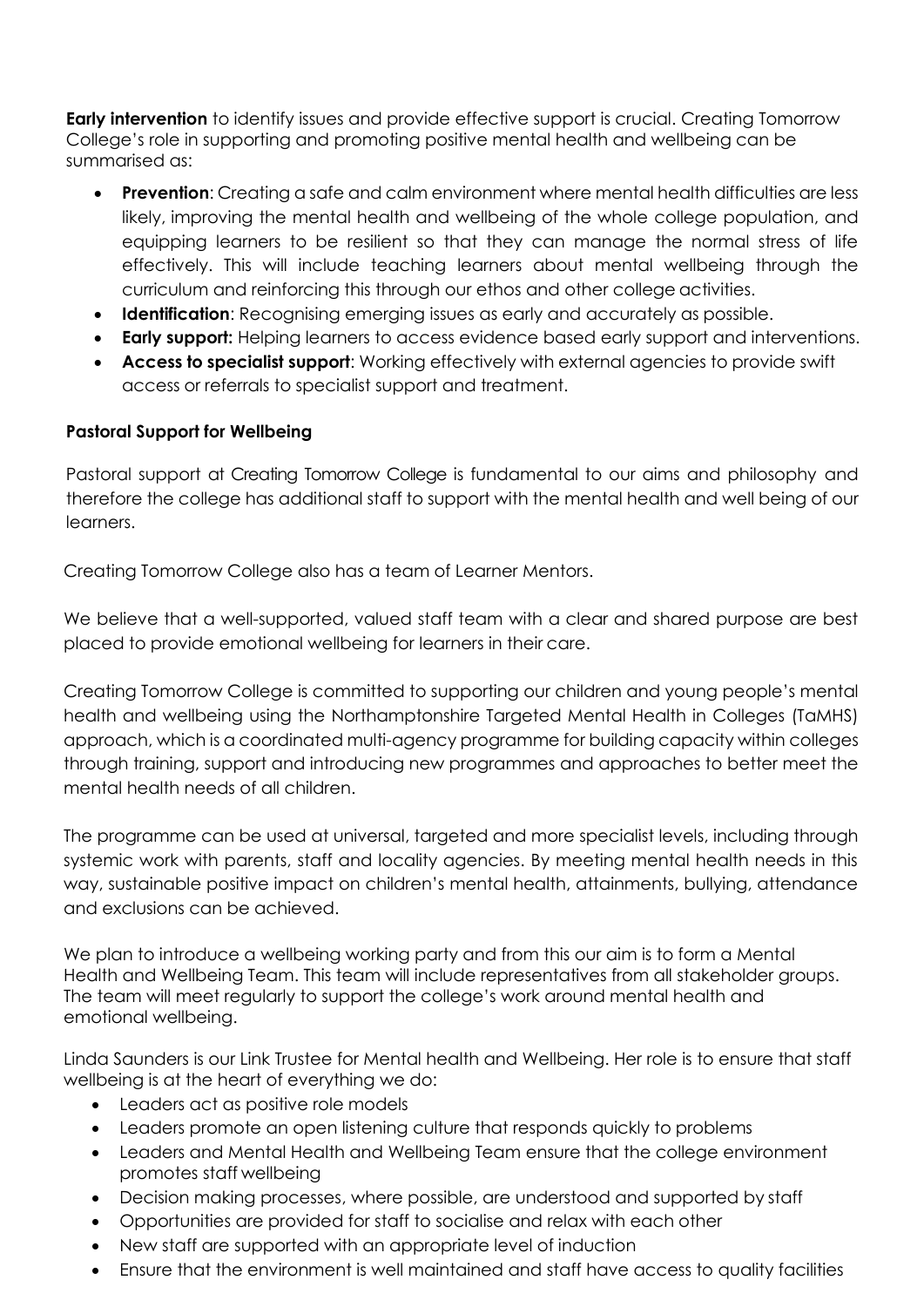- The regular and systematic monitoring of staff absences is focussed on supporting staff
- Access to confidential counselling and support services (including staff supervision)

#### **Working in Partnership with Parents**

At Creating Tomorrow College, we understand and value the need to work closely with families to ensure that the college's health initiatives meet the needs of our learners. We value the important contribution made by families and appreciate the need to proactively engage parents / carers and families in the health of their children. We seek to establish and maintain strong partnerships with families, outside agencies and the wider community to promote consistent support for children's health and wellbeing.

To support families, we will:

- Highlight sources of information and support about mental health and wellbeing on our college website.
- Ensure that all families are aware of who to talk to, and how to go about this, if they have concerns about their child.
- Make our Mental Health and Wellbeing Policy easily accessible to families.
- Share ideas about how families can support positive mental health in their children, for example links through our website, outside speakers and specialist support
- Keep families informed about the mental health topics their children are learning about in the college and share ideas for extending and exploring this learning at home.

#### **Working with Other Agencies and Partners**

As part of our targeted provision the college will work with other agencies to support young people's emotional health and wellbeing including:

- The College Nurse
- **•** Educational Psychology services
- Children's and Adult's social Services
- Behaviour support services (including Community Team for People with Learning Difficulties)
- Paediatricians
- CAMHS (Child and Adolescent Mental Health Service)
- TaMHS (Targeted Mental Health in Schools)

#### **Training**

We are committed to high quality, ongoing professional development on emotional wellbeing and mental health. All staff will receive regular training linked to recognising and responding to mental health issues. Specific issues will be covered through specialist training as appropriate.

#### **Policy Development and Review**

This policy will be reviewed in consultation with staff, learners, families, governors / trustees and